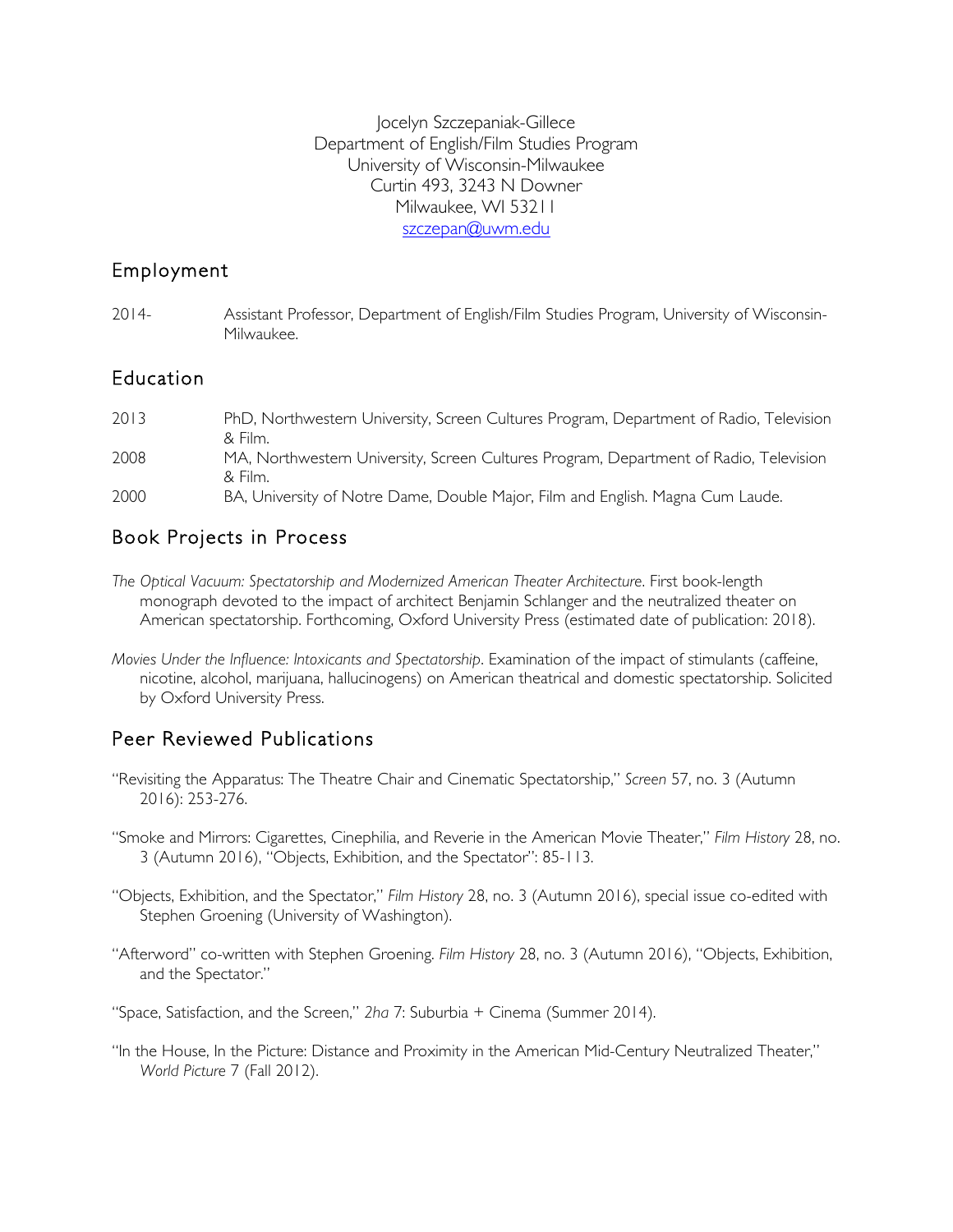"The Hues of Memory, the Shades of Experience: Color and Time in *Syndromes and a Century*," in *Color and the Moving Image: History, Theory, Aesthetics, Archive* (AFI Film Readers), edited by Simon Brown, Sarah Street, and Liz Watkins (2012), Routledge.

## Publications in Process

- "Operatic Optics: The Luxury of Listening in American Art House Exhibition," solicited for the *Oxford University Press Handbook on Cinematic Listening*, edited by Carlo Cenciarelli. Date of submission: May 2018.
- Dossier on Foucault and Film Studies for *Screen*, co-edited with Richard Rushton (Lancaster University). Estimated date of submission: Fall 2018.

## Book Reviews

Review of *Dietrich Icon*, edited by Gerd Gemünden and Mary R. Desjardins, *Scope Journal* (September 2009).

# Other Publications

"Cinema and the Architecture of Invisibility." Invited guest post, *In Media Res*. September 2013. http://mediacommons.futureofthebook.org/imr/2013/09/04/cinema-and-architecture-invisibility

"Some movies are bad, but some are undead: *Watchmen*." *In Media Res*. March 2009. http://mediacommons.futureofthebook.org/imr/2009/03/17/some-movies-are-bad-some-areundead-watchmen.

Film reviews for www.popmatters.com, 2001-2004.

# Conference Presentations

| "'Unwholesome Effects': Spectatorship, the Apparatus, and the Regulation of Marijuana and<br>Alcohol in the Movie Theater," Society for Cinema and Media Studies Conference, |
|------------------------------------------------------------------------------------------------------------------------------------------------------------------------------|
| Chicago, Illinois.                                                                                                                                                           |
| "The Other Distracted Spectator: Hallucinogens, Film, and Media Spectatorship," Screen                                                                                       |
| Studies Conference, Glasgow, Scotland, UK.                                                                                                                                   |
| "The Other Distracted Spectator: Hallucinogens, Film, and Media Spectatorship," Society                                                                                      |
| for Cinema and Media Studies Conference, Atlanta, Georgia.                                                                                                                   |
| "Smoke and Mirrors: The Cigarette and the Cinephile in the American Movie Theater,"                                                                                          |
| Society for Cinema and Media Studies Conference, Montreal, Quebec, Canada.                                                                                                   |
| "Seated in the Gloom: The Theater Chair and the Spectator," Society for Cinema and                                                                                           |
| Media Studies Conference, Seattle, Washington. Panel co-chair, "The Little Flashlight of the                                                                                 |
| Usher: Objects in Exhibition Between Spectator and Screen."                                                                                                                  |
| "Tentacles: Color Fields and the Will," World Picture Conference, University of Toronto,                                                                                     |
| Ontario, Canada.                                                                                                                                                             |
| "A Frame is Not a Window: Demasking the American Movie Screen," Society for Cinema                                                                                           |
| and Media Studies Conference, Chicago, Illinois.                                                                                                                             |
| "Watching's Inaction: On the Chair and the Spectator," World Picture Conference,                                                                                             |
| University of Sussex, Brighton, England.                                                                                                                                     |
|                                                                                                                                                                              |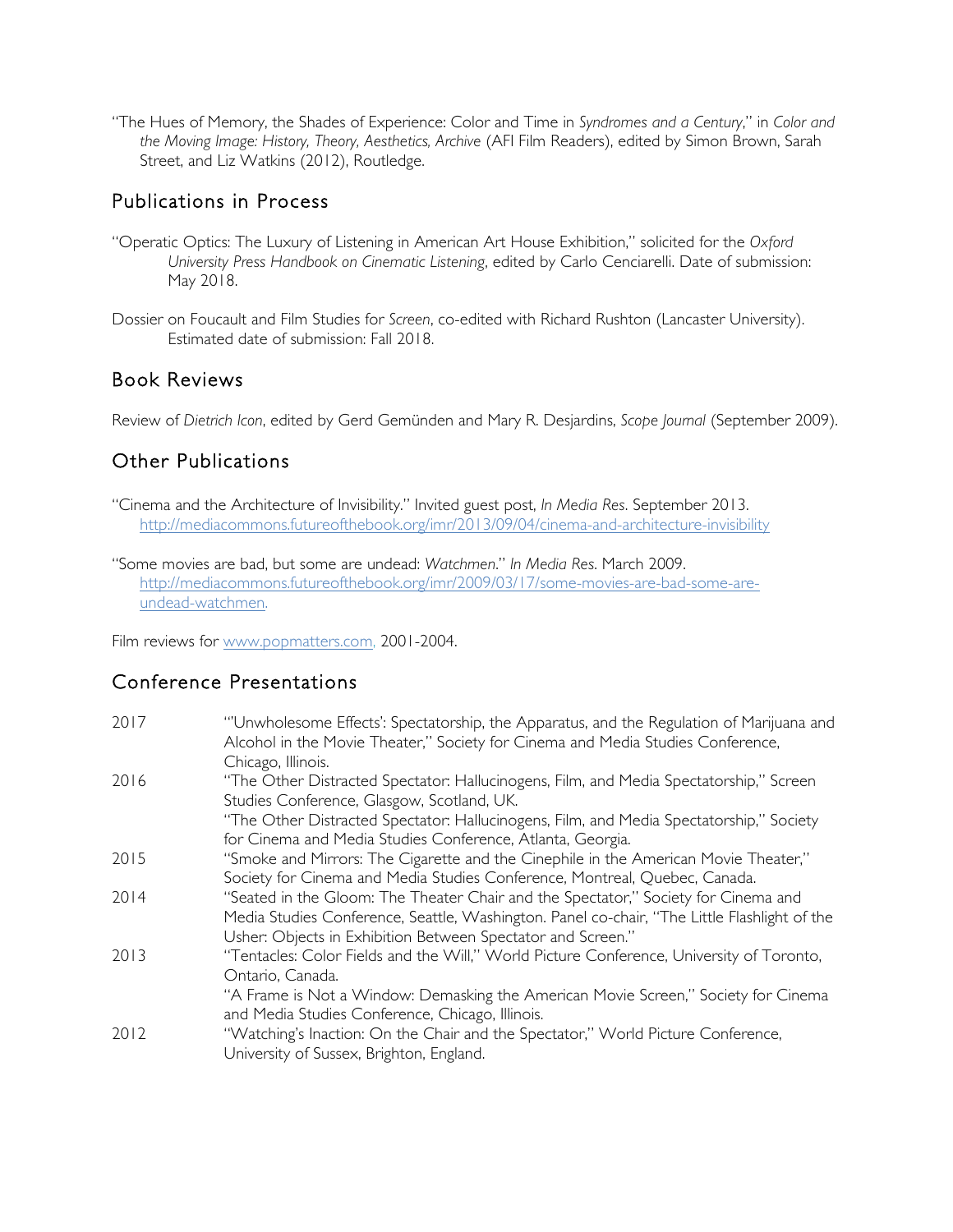|      | "Design for Illusion': Perception, Regulation, and Immersion in Benjamin Schlanger's<br>Transcineum Theaters," Society for Cinema and Media Studies Conference, Boston,         |
|------|---------------------------------------------------------------------------------------------------------------------------------------------------------------------------------|
|      | Massachusetts. Panel co-chair, "Elements of the Movie House."                                                                                                                   |
| 2011 | "In the House, In the Picture: Distance, Proximity, and Desire in the American Mid-Century<br>Movie Theater," World Picture Conference, University of Toronto, Ontario, Canada. |
|      | "Spaces of Seeing: Scientific Visions in the Neutralized Movie Theater," Science/Film                                                                                           |
|      | Conference, Bauhaus University, Weimar, Germany.                                                                                                                                |
|      | "Film's Endless Space: The Streamlined Movie Theater, Spectatorship, and Modernist                                                                                              |
|      | Architecture," Society for Cinema and Media Studies Conference, New Orleans, Louisiana.<br>"A Sublime Machine: Benjamin Schlanger and the Ideal Movie Theater," Atmosphere 2011 |
|      | Conference, University of Manitoba, Winnipeg, Manitoba, Canada.                                                                                                                 |
| 2010 | "Art Museum/Hospital/Screen: Mobile Visions in Mid-Century Modernism," Medium to                                                                                                |
|      | Medium Conference, Department of Radio, Television & Film, Northwestern University,                                                                                             |
|      | Evanston, Illinois.                                                                                                                                                             |
|      | "Motion Sickness: Glass, the Modern Medical Museum, Cinema," Figures of Fading: Fading                                                                                          |
|      | Figures Symposium, Department of German, Northwestern University, Evanston, Illinois.                                                                                           |
| 2009 | "The Hues of Memory, the Shades of Experience: The Color of Time in Syndromes and a                                                                                             |
|      | Century," Colour and the Moving Image Conference, University of Bristol, England.                                                                                               |
| 2008 | "Heading East: Bakhtin's Chronotope and A History of Violence," Film and History                                                                                                |
|      | Conference, Chicago, Illinois.                                                                                                                                                  |
|      | "Horrible Signs: Ringu, The Ring, and the Globalization of Horror," Midwestern Popular<br>Culture Association Conference, Cincinnati, Ohio.                                     |
|      |                                                                                                                                                                                 |

# Invited Lectures, Presentations, and Interviews

| 2017 | Panel chair, "No Space," The Big No, Center for 21st Century Studies, University of<br>Wisconsin-Milwaukee.                                                                     |
|------|---------------------------------------------------------------------------------------------------------------------------------------------------------------------------------|
|      | Panel chair, "Social Reproduction," Diversities, Center for International Education,                                                                                            |
|      | University of Wisconsin-Milwaukee.<br>Panel chair and respondent, "Sensational Aesthetics," Midwest Interdisciplinary                                                           |
|      | Graduate Conference, University of Wisconsin-Milwaukee.                                                                                                                         |
| 2015 | Guest expert on special effects in Star Wars, Canadian Broadcasting Corporation Radio<br>Syndication.                                                                           |
| 2014 | "Seated in the Gloom: The Theater Chair and the Spectator," Department of English,<br>University of Wisconsin-Milwaukee.                                                        |
| 2013 | "The Monumental Screen: Perfect Vision, Disembodiment, and American Theatrical<br>Architecture in the Era of Widescreen," Chicago Film Seminar.                                 |
| 2012 | "In the House, In the Picture: Distance and Proximity in the Mid-Century American Movie<br>Theater," invited presentation, Graduate Student Symposium, School of Communication, |
| 2011 | Northwestern University.<br>"Ways of Seeing: Feminist Film Theory and Spectatorship," lecture to Art History graduate                                                           |
|      | seminar on Gender and the Body, Department of Art History, University of Wisconsin-<br>Milwaukee.                                                                               |

# Grants and Awards

| 2017      | Graduate Teaching Award, Department of English, University of Wisconsin-Milwaukee.    |
|-----------|---------------------------------------------------------------------------------------|
| 2016-2017 | Center for 21st Century Studies Fellow, University of Wisconsin-Milwaukee.            |
|           | Research and Creative Activities Award, The Graduate School, University of Wisconsin- |
|           | Milwaukee, \$10.700.                                                                  |
| 2016      | DuBuque Research Fellow, Theatre Historical Society of America.                       |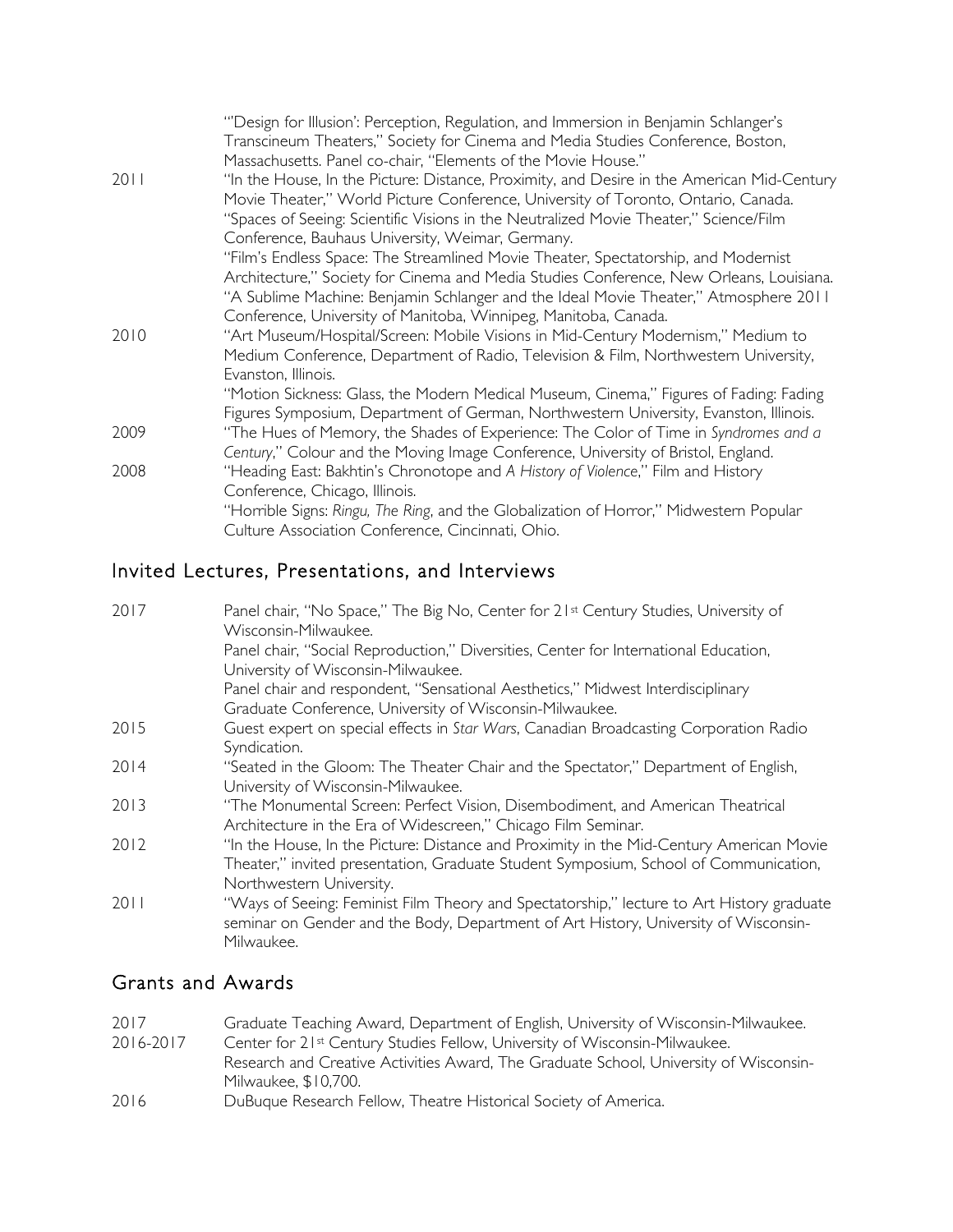|      | Arts and Humanities Travel Award for Screen Studies Conference, University of<br>Wisconsin-Milwaukee. |
|------|-------------------------------------------------------------------------------------------------------|
| 2015 | Undergraduate Teaching Award, Department of English, University of Wisconsin-<br>Milwaukee.           |
|      | Arts and Humanities Travel Awards (spring and summer grantee) for archival research and               |
|      | conference presentation, University of Wisconsin-Milwaukee.                                           |
| 2011 | Grant for conceiving and organizing 2011-2012 workshop "Modernism and Visuality," Alice               |
|      | Kaplan Institute for the Humanities, Northwestern University.                                         |
|      | Grant for travel to Bauhaus University, Weimar, Germany for Science/Film Conference,                  |
|      | Center for Global Culture and Communication, Northwestern University.                                 |
|      | Graduate Research Grant, The Graduate School, Northwestern University.                                |

# Teaching Experience

| 2017      | Assistant Professor, "Media Historiography," Graduate Seminar, Department of                                                   |
|-----------|--------------------------------------------------------------------------------------------------------------------------------|
|           | English//Plan H MA/PhD Track University of Wisconsin-Milwaukee.                                                                |
|           | Assistant Professor, "History of Film I: The Development of an Art, 1895-1945,"                                                |
|           | Department of Art History/Film Studies Program, University of Wisconsin-Milwaukee.                                             |
|           | Assistant Professor, "History of Animation," Department of English/Film Studies Program,<br>University of Wisconsin-Milwaukee. |
| 2016      | Assistant Professor, "Introduction to Film Studies," Department of English/Film Studies                                        |
|           | Program, University of Wisconsin-Milwaukee.                                                                                    |
|           | Assistant Professor, "Special Effects," Department of English/Film Studies Program,                                            |
|           | University of Wisconsin-Milwaukee.                                                                                             |
|           | Assistant Professor, "Space and Seeing: Visuality, Materiality, Visibility," Graduate Seminar,                                 |
|           | Department of English/Plan H MA/PhD Track, University of Wisconsin-Milwaukee.                                                  |
| 2015      | Assistant Professor, "History of Film I: The Development of an Art, 1895-1945,"                                                |
|           | Department of Art History/Film Studies Program, University of Wisconsin-Milwaukee.                                             |
|           | Assistant Professor, "First-Year Seminar: Film and Place," Film Studies Program, University of                                 |
|           | Wisconsin-Milwaukee.                                                                                                           |
|           | Assistant Professor, "Special Effects," Department of English/Film Studies Program,                                            |
|           | University of Wisconsin-Milwaukee.                                                                                             |
| 2014      | Assistant Professor, "History of Animation," Department of English/Film Studies Program,                                       |
|           | University of Wisconsin-Milwaukee.                                                                                             |
|           | Assistant Professor, "First-Year Seminar: Film and Place," Film Studies Program, University of                                 |
|           | Wisconsin-Milwaukee.                                                                                                           |
|           | Adjunct Professor, "The Mechanical and the Mystical: From Technology to Magic," Honors                                         |
|           | College, University of Wisconsin-Milwaukee.                                                                                    |
|           | Adjunct Professor, "Special Effects," Department of Art History/Film Studies Program,                                          |
|           | University of Wisconsin-Milwaukee.                                                                                             |
| 2013      | Adjunct Professor, "History of Animation," Department of Art History/Film Studies                                              |
|           | Program, University of Wisconsin-Milwaukee.                                                                                    |
|           | Adjunct Professor, "Science Fiction Film: Visions of the Future, Now," Writing &                                               |
|           | Humanities, Milwaukee Institute of Art and Design.                                                                             |
|           | Adjunct Professor "Modern Monsters," School of Continuing Studies, Northwestern                                                |
|           | University.                                                                                                                    |
| 2011      | Instructor, "Film, Medicine, and Gender," Medical Humanities and Bioethics Program,                                            |
|           | Feinberg School of Medicine, Northwestern University.                                                                          |
| 2008-2010 | Teaching Assistant, Department of Radio, Television & Film, Northwestern University.                                           |

## Graduate Theses Advised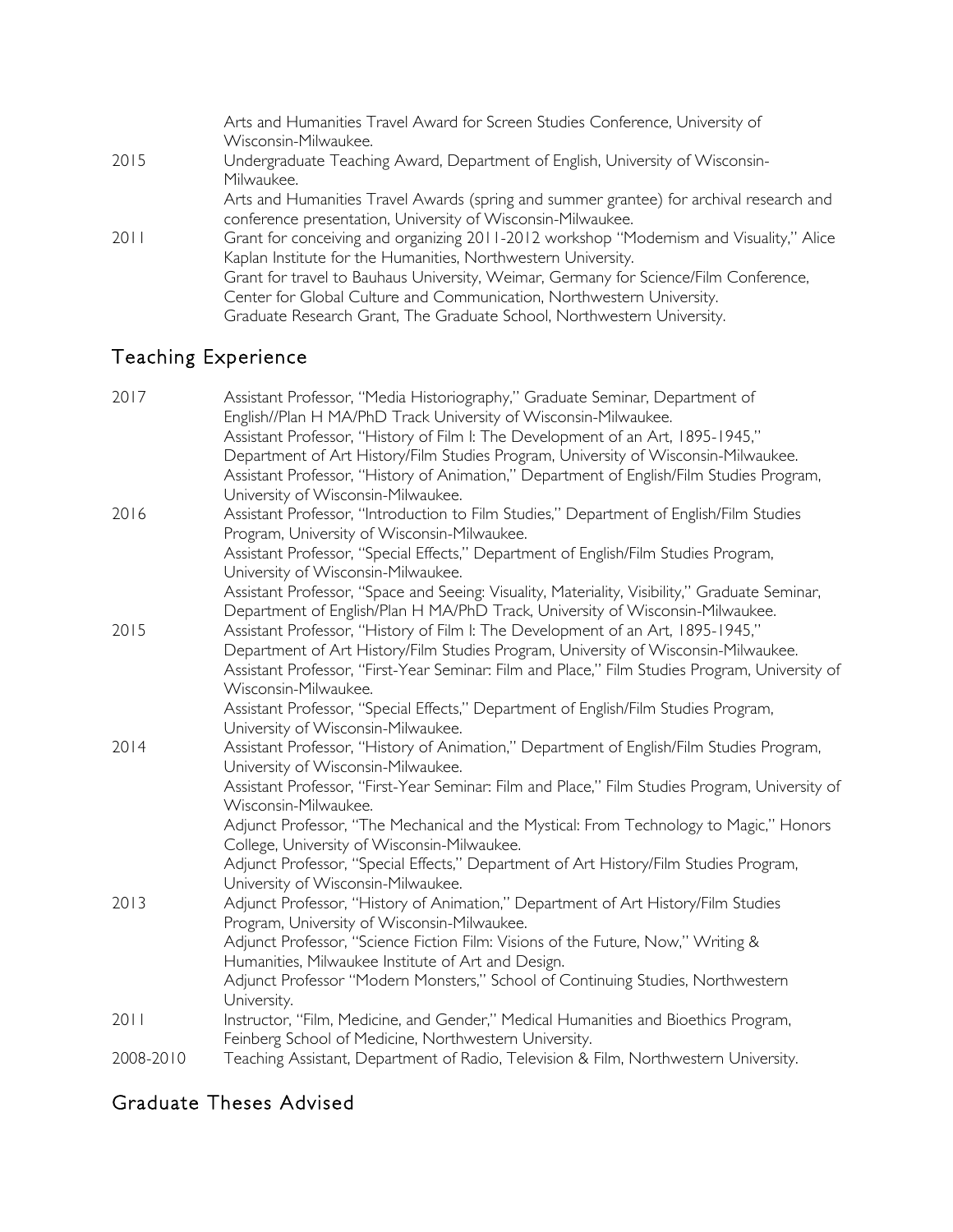| $2017 -$ | PhD Advisor, Luisa Koo. |
|----------|-------------------------|
|----------|-------------------------|

- 2016- PhD Advisor, Patrick Brame.<br>2015 Masters of Liberal Studies, Pa
- 2015 Masters of Liberal Studies, Patricio Amerena, *Evan* (graphic novel) and contextualizing essay.

# Graduate Committees

| 2016-2017 | PhD Comprehensive Exams, Plan H, Jessica Sellin-Blanc.<br>PhD Comprehensive Exams, Plan H, Kyle Miner.<br>PhD Comprehensive Exams, Plan H, Tim Bavlnka.<br>Dissertation Committee, Plan H, Zach Finch. |
|-----------|--------------------------------------------------------------------------------------------------------------------------------------------------------------------------------------------------------|
|           | Dissertation Committee, Plan H, Ron Felten.<br>PhD Comprehensive Exams, Plan H, Allain Daigle.<br>PhD Academic Review, Plan H, Patrick Brame.                                                          |
| 2016      | PhD Academic Review, Plan H, Luisa Koo.<br>PhD Academic Review, Plan H, Tim Bavlnka.<br>Masters of English, Plan H, Olivia Duell.<br>Masters of English, Plan H, Natalie Goodman.                      |

## Service

| $2017 -$<br>2017       | Co-presenter, "The Cinema Club," Milwaukee, Wl.<br>Subcommittee Chair, Humanities Division, L&S Academic Policy and Curriculum<br>Committee, University of Wisconsin-Milwaukee.<br>Student Writing Award Committee Member, Society for Cinema and Media Studies.<br>Hoffman Prize Committee, Department of English, University of Wisconsin-Milwaukee. |
|------------------------|--------------------------------------------------------------------------------------------------------------------------------------------------------------------------------------------------------------------------------------------------------------------------------------------------------------------------------------------------------|
| 2016-2019              | Advisory Committee, National Endowment for the Humanities collection digitization grant,<br>Theatre Historical Society of America.                                                                                                                                                                                                                     |
| 2016                   | Content consultant on The Science of Movies, textbook for grades 3-6.<br>Undergraduate Scholarship Committee chair, Department of English, University of<br>Wisconsin-Milwaukee.                                                                                                                                                                       |
| 2015                   | Path to Panther Transfer Scholarship Committee, University of Wisconsin-Milwaukee.<br>Peer reviewer, animation: an interdisciplinary journal.                                                                                                                                                                                                          |
| 2015-2018<br>2015-2016 | L&S Academic Policy and Curriculum Committee, University of Wisconsin-Milwaukee.<br>Faculty Senate, University of Wisconsin-Milwaukee.                                                                                                                                                                                                                 |
| 2015-2017<br>2015      | Faculty Grievance Committee, Department of English, University of Wisconsin-Milwaukee.<br>New Directions Scholarship Committee, University of Wisconsin-Milwaukee.<br>Chair, Hoffman Prize Committee, Department of English, University of Wisconsin-<br>Milwaukee.                                                                                    |
|                        | Presenter, Go Milwaukee recruitment event, University of Wisconsin-Milwaukee.                                                                                                                                                                                                                                                                          |
| 2014-2017              | Milwaukee Film Festival features screening committee member.<br>Marquette University Student Film Festival jury member.                                                                                                                                                                                                                                |
| 2013                   | Invited organizer, workshop on Spyridon Papapetros' On the Animation of the Inorganic: Art,<br>Architecture, and the Extension of Life and Papapetros discussion, Alice Kaplan Institute for<br>the Humanities, Northwestern University,                                                                                                               |
| 2011-2012              | Organizer, "Modernism and Visuality" workshop, Alice Kaplan Institute for the Humanities,<br>Northwestern University.                                                                                                                                                                                                                                  |

# Work Experience